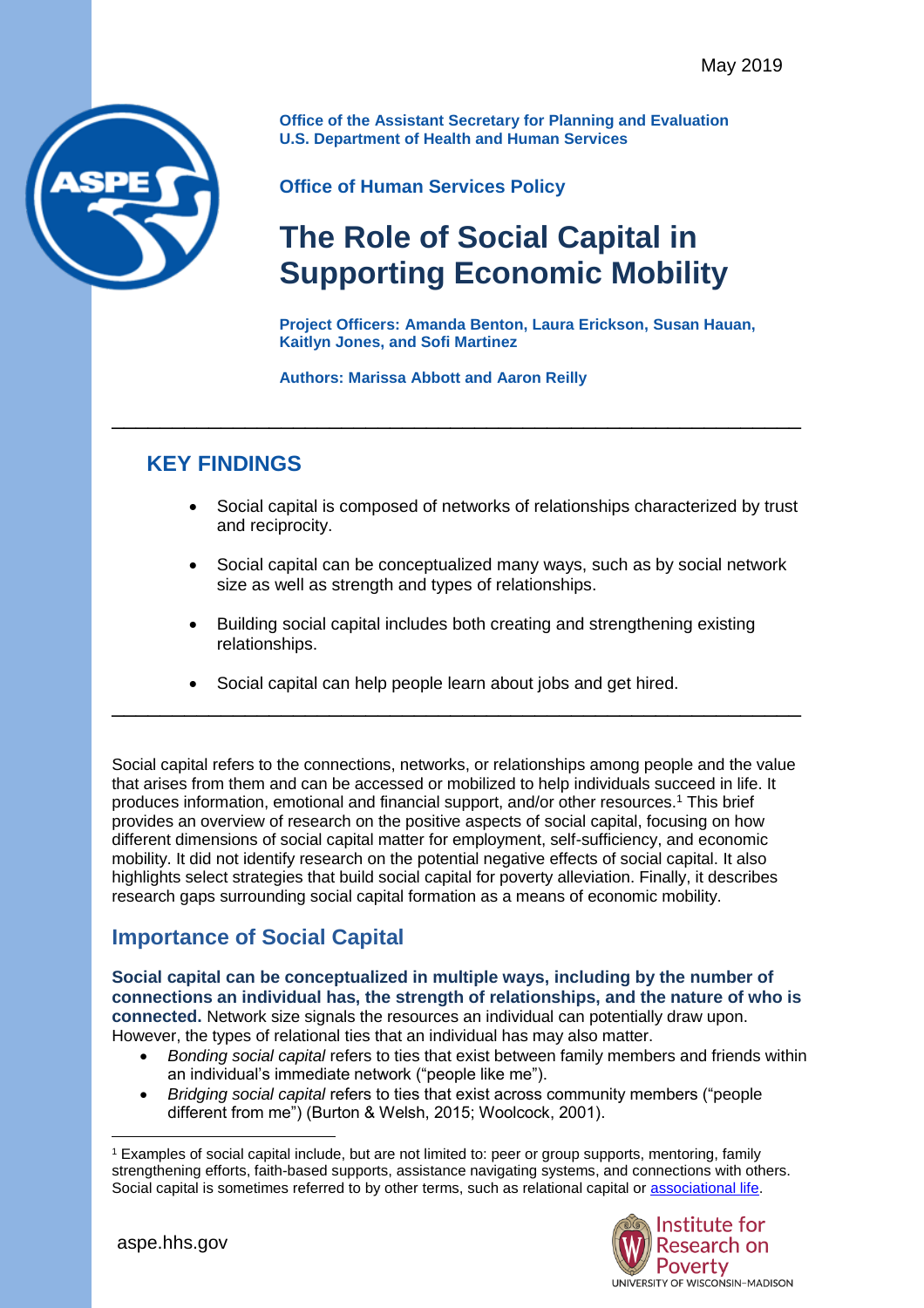Scholars suggest that bonding social capital often results in stronger ties than bridging social capital, which is often weaker. Compared to bridging ties, low-income individuals may be able to most easily and frequently access these stronger, bonding ties to help them foster employment and self-sufficiency (Gee, Jones, & Burke, 2017; Smith, 2016). However, as explained below, connections to higher-status individuals and organizations – to the extent they are available to lower-income individuals – may be able to provide more advantages and opportunities than connections to lower-status individuals and organizations.

**Social capital is generally unevenly distributed throughout society.** Social networks may be smaller or weaker for low-income individuals because they lack family or other social

connections to institutions, such as higher education, that are critical for upward economic mobility (Small, 2007). Furthermore, relationships with family members, friends, or others may be limited by a lack of ability to fully reciprocate. Relationships that are used for social networking often implicitly require reciprocity, which can be risky if the other party in the relationship also faces many challenges (e.g., lack of money, housing needs, unstable employment, criminal involvement) (Dominguez & Watkins, 2003; Hogan, Eggebeen, & Clogg, 1993; Mazelis, 2017; Smith & Broege, 2012). For example, formerly incarcerated individuals may attempt to use their social network to search for jobs, but friends and relatives may not be willing to make referrals due to their criminal justice history (Smith

#### **Types of Social Capital**

*Bonding social capital* refers to strong ties that exist between family members and friends within an individual's immediate network.

*Bridging social capital* refers to weaker ties that exist across community members.

& Broege, 2012). Low-income individuals may also have few connections to high-status individuals or institutions that can help provide valuable economic opportunities because of factors such as unemployment, incarceration, neighborhood and spatial segregation, limited economic mobility, and generational poverty (Putnam & Sander, 2009; Smith & Broege, 2012).

## **Social Capital for Economic Mobility**

**Social capital may be associated with particular types of economic outcomes**. For example, social contacts may be particularly important for providing job referrals, and the evidence suggests that candidates with referrals are more likely to be hired and remain in their positions longer (Brown, Setren, & Topa, 2016). Moreover, even poorly developed social networks can provide opportunities for lateral mobility, which can help to avoid unemployment (Smith, 2016). Social capital is also an important determinant of job productivity, although findings regarding the impact of social capital on wages are mixed (Greve, Benassi, & Sti, 2010). Greve, Benassi, and Sti (2010) investigated the influence of social capital on job productivity and found that it was an essential component, as having a network can help with teamwork-based projects, and the acquisition of professional knowledge. Some studies suggest that social capital has no impact on wages for workers (Mouw, 2003; Pellizzari, 2010). However, McDonald (2015) analyzed data from the National Longitudinal Survey of Youth and found that workers who used their social networks to search for jobs experienced significant wage returns, in comparison to workers who found jobs through other means. The lack of a network may even hurt one's ability to meet pre-existing financial obligations. For example, low-income noncustodial fathers may struggle with unemployment, since they are unable to obtain information about job opportunities from social contacts, and thus are unable to pay child support, which can sometimes lead to incarceration (Pate, 2016).

**Research also suggests that the strength of social ties are important, with strong ties being more beneficial to fostering employment and self-sufficiency than weak ties**

(Gee, Jones, & Burke, 2017; Smith, 2016). The quality of one's social network is essential in connecting to economic opportunities, considering that informal job searching is the most common strategy for workers seeking blue collar occupations (Holzer, 1996; Smith, 2000). Kramarz and Skans (2014) found that strong social ties are essential for helping young workers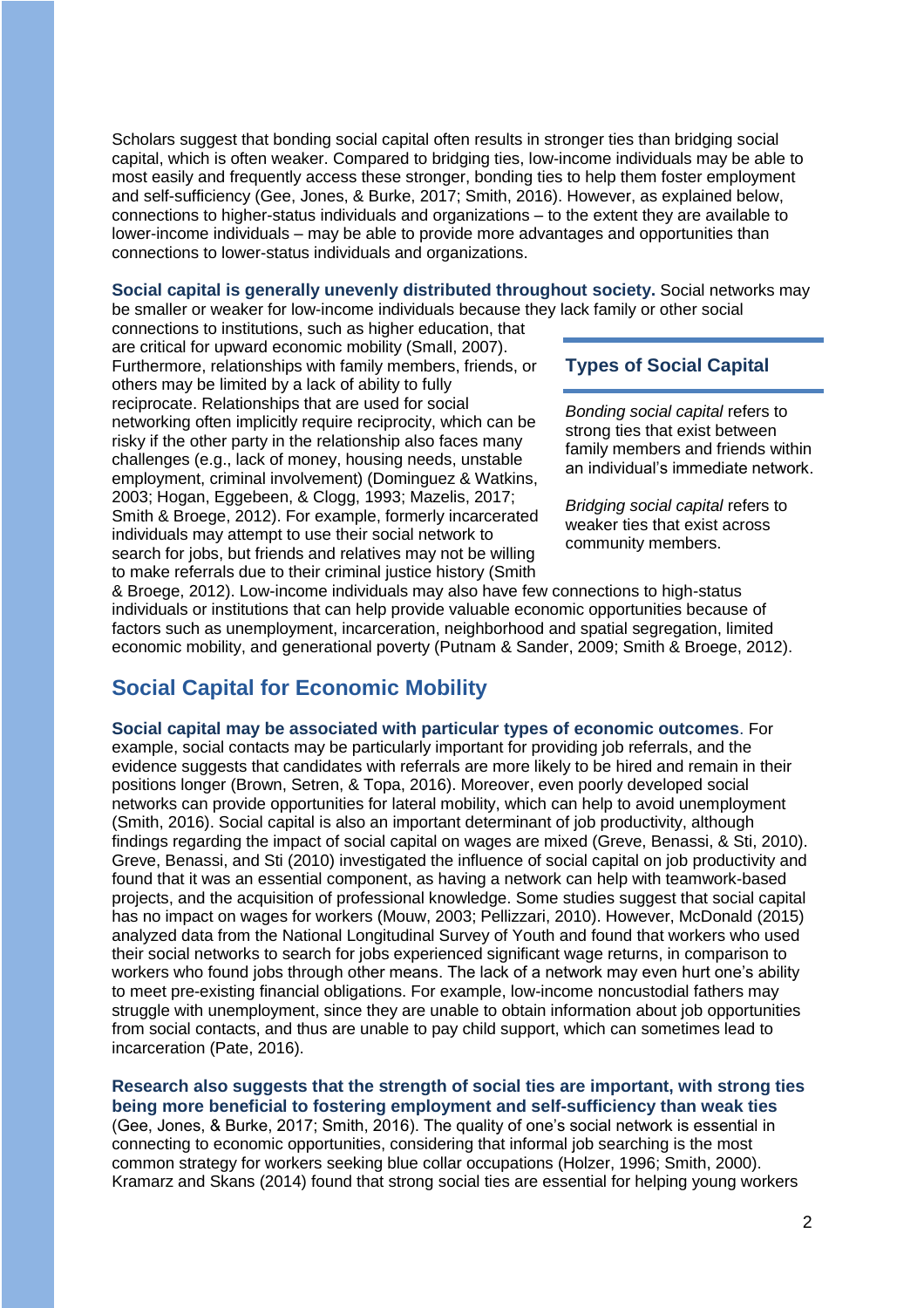to find their first job. Furthermore, strong ties are essential during times of unemployment and when information about open jobs is limited (Kramarz & Skans, 2014). Strong social contacts can help provide access to exclusive information about job openings, which helps to reduce competition in the labor market (DiTomaso, 2013). Job turnover is also lower for individuals with strong neighborhood ties, which may produce better employment matches for job seekers (Hellerstein, Kutzbach, & Neumark, 2014).

**While a large social network may be beneficial, social contacts with higher status individuals may matter more in the search for employment opportunities (**Kmec & Trimble, 2009; Lin, 1999). High-status job contacts can help individuals to achieve upward mobility through status attainment (Lin, 1999). Marsden and Hurlbert (1988) looked at job transitions for men in the Detroit Area Study and found that the status of a contact had a strong effect on occupational prestige and job sector. Lin (1999) confirms this result by summarizing research that explores the relationship between contact status and employment outcomes, finding that high-status contacts lead to better pay for individuals who access their social network as a job search strategy. However, low-income workers may not have access to the social networks with high-influence contacts (McDonald, 2011). In return, their networks might not lead to finding stable employment.

**Many low-income individuals work in flexible jobs, such as through the sharing economy, via self-employment, or during off-hours, which often create social isolation from which it may be difficult to build a strong social network** (Seefeldt, 2016). Seefeldt (2016) presents qualitative information describing how low-wage workers often feel isolated from their co-workers and supervisors, partially due to the unpredictable schedules associated with their jobs. For example, she presents the narrative of an overnight home health aide who interacts with her clients only during breakfast time, and has no other social interactions during the shift. The number of employees working in these employment structures is increasing. Katz and Krueger (2016) estimate that from 2005 to 2015, 94 percent of net employment growth for the U.S. economy was due to alternative work arrangements. Jobs with nontraditional employment structures or work hours offer some advantages for low-wage workers. They can offer flexible hours, better wages, or limited time in an office environment, helping to create better work-life balance (McMenamin, 2007). However, working as an independent contractor, working from home, or working a non-standard shift may have limitations that a standard job would not have. Many of these positions do not provide workers the opportunity to engage with co-workers or to receive support and coaching from a supervisor, both of which could serve to expand the individual's social network. Further, many of these jobs offer little to no room for advancement, as the organizations tend to be flat with most positions at the same level (Seefeldt, 2016).

## **Building Social Capital**

#### **Social capital building relies on creating and strengthening relationships at the**

**individual and community levels.** At the individual level, families and friends play a role in building strong ties that connect individuals to opportunities (Smith, 2016). At the community level, neighborhoods help to bring people together through both formal and informal events, strengthening both bonding and bridging social capital. Community organizations, thus, play a key role in promoting social capital by enhancing social networks. Organizations can help to foster positive relationships as a byproduct of the services they provide (Smith, 2016). In other words, if individuals are already involved with a community organization for other reasons, they will likely accrue social capital through their involvement. Organizations can also provide access to opportunities, such as providing participants information about job openings (Greenberg et al., 2017). Local partnerships help to further enhance social networks through involvement in the local community and affiliated institutions.

**Building trust and fostering a quality relationship with reciprocity require different strategies** (Sander & Lowney, 2006). If individuals are motivated to form relationships, activities such as one-on-one or group work at community events can help to foster the formation of social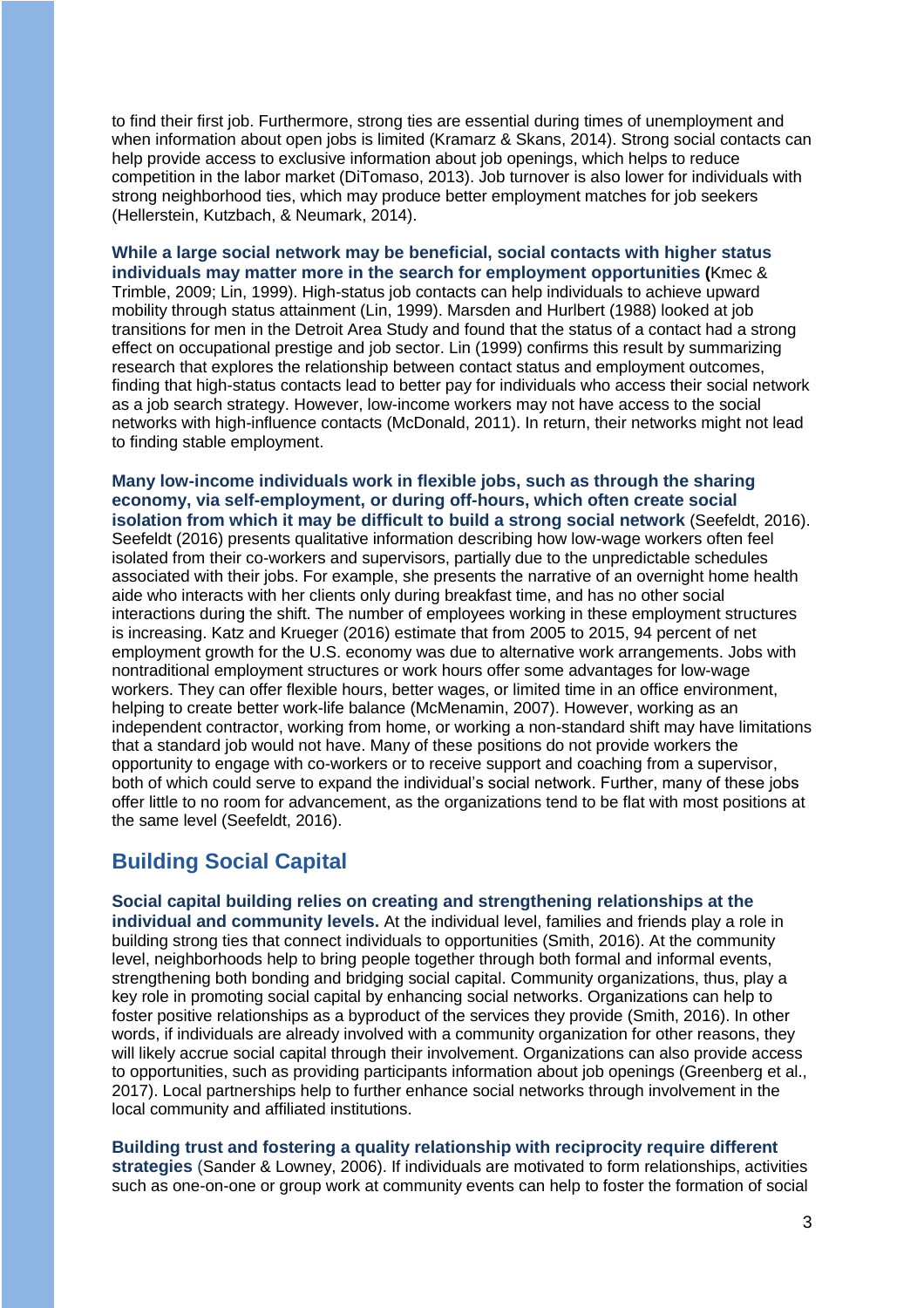capital (Sander & Lowney, 2006). Bringing community members together for a discussion of local challenges can further help to improve community-level social capital. If participants identify a shared goal for the community to accomplish during the meeting, it helps to build relationships that can exist outside of the context of the meeting itself (Sander & Lowney, 2006). While these strategies may seem relatively simplistic, they all share the common theme of bringing people together under shared interests to foster relationships. True social capital accrual takes time and deliberate investment in social networks.

#### **Mentor-mentee relationships are also beneficial in helping to provide low-income individuals with access to job opportunities** (DeJesus, 2018). These relationships can help youth in job training and apprenticeship programs to connect with potential mentors in their

occupation of interest. Mentor-mentee relationships are of particular importance for youth who are socially isolated. Social skills are an important component of how an individual interacts in the labor market and have been associated with increased employment and higher wages (e.g. Deming, 2017). Mentor-mentee relationships can help to foster the development of social skills (Karcher, 2005). Mentors can also help to transfer information about tasks required for a specific job (Moore, 2001). Furthermore, formalized mentor-mentee relationships can help to broaden individual social networks through the sharing of social capital, thereby connecting mentees to high-status individuals or institutions (Moore, 2001). Thus, these relationships can help lowincome individuals to start building connections that will help them in the labor market.

**The government can play a role in social capital formation through existing federal initiatives and policies.** Governmental organizations and welfare programs can connect lowincome individuals to resources within the community, and that may help to foster relationships (Smith, 2016). Federal initiatives that are designed to enhance low-income families' social networks, such as those that focus on encouraging family stability, could be improved to better target social capital formation (Desmond & An, 2015). These programs could further emphasize the importance of connections within and outside of the family for obtaining economic resources.

## **Conclusion**

Social capital can be helpful for low-income individuals in gaining access to economic mobility and employment self-sufficiency. However, social capital formation is contingent on building social networks. The number of connections, the strength of relationship, and the nature of who is connected all matter. Additional work is needed to determine how to build social capital for individuals who do not have a network or are disconnected from their social network. Future research could also clarify the benefits of social capital on economic opportunities, such as job search and wage returns. Moreover, because social capital can be defined in many ways, it is often difficult to determine conclusively the paths through which social capital contributes to employment, self-sufficiency, and mobility.

Looking forward, researchers could help programs on the ground explore a variety of ways to help low-income individuals build and leverage social capital. For example, a social capital program that is focused on economic mobility could include a peer networking component comprising engagement with peers that hold each other accountable in achieving employment goals, as well as engagement with local companies to offer job training and support outside of the context of the program. This is one such strategy that may help to foster social networks that are sustained in the long-run to help to improve economic stability.

While many programs already exist at the local level that build or leverage social capital, few are theory-driven and have been rigorously evaluated. Future work is needed to create a strong theoretical grounding for social capital programs that focus on economic mobility and employment self-sufficiency. Furthermore, rigorous evaluations of existing programs are needed to determine the impact of these programs on building strong relationships and lasting social capital. However, despite these limitations, the potential for social capital to improve the lives and economic mobility of low-income individuals is vast.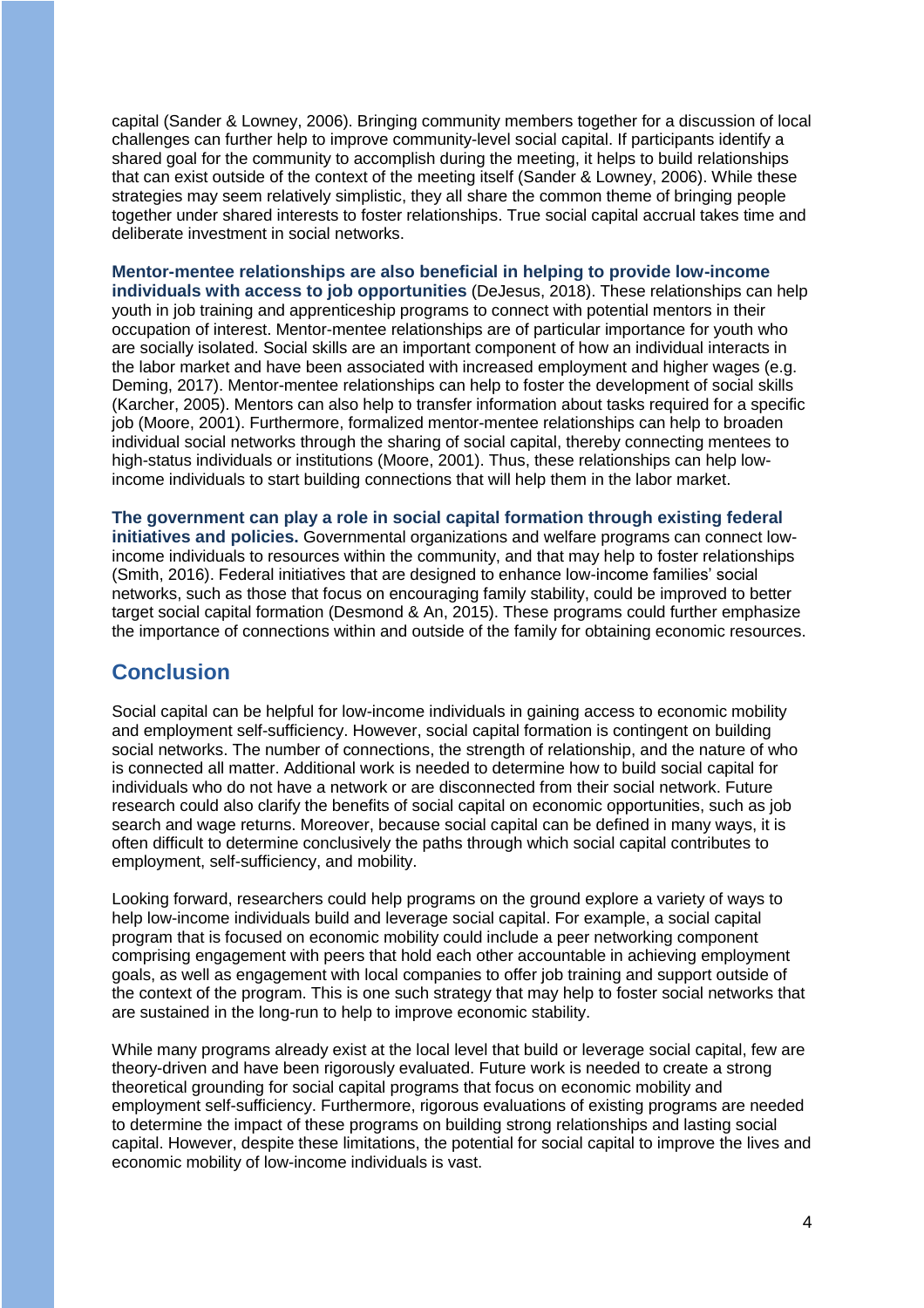### **References**

Bourdieu, P. (1985). The forms of capital. In J. G. Richardson (Ed.), Handbook of Theory and Research for the Sociology of Education (pp. 241–258). New York, NY: Greenwood.

Brown, M., Setren, E., & Topa, G. (2016). Do informal referrals lead to better matches? Evidence from a firm's employee referral system. Journal of Labor Economics, 34(1), 161–209.

Burton, L.M., & Welsh, W. (2015). The role of exclusion, social capital, and generic social processes in upward mobility. Retrieved from W.T. Grant Foundation website: http://wtgrantfoundation.org/library/uploads/ ShortpixelBackups/2016/01/Inequality-and-Opportunity-Burton-and-Welsh-William-T.-Grant-Foundation.pdf

Deming, D. J. (2017). The growing importance of social skills in the labor market. The Quarterly Journal of Economics, 132(4), 1593–1640.

Desmond, M., & An, W. (2015). Neighborhood and network disadvantage among urban renters. Sociological Science, 2, 329–350.

DeJesus E. (2018). Social capital for workforce development outcomes [Webinar]. Retrieved from: https://peerta.acf.hhs.gov/content/webinar-social-capital-workforce-development-outcomes

DiTomaso, N. (2013). The American non-dilemma: Racial inequality without racism. New York, NY: Russell Sage Foundation.

Dominguez, S., & Watkins, C. (2003). Creating networks for survival and mobility: Social capital among African-American and Latin-American low-income mothers. Social Problems, 50, 111–135.

Families & Schools Together. (2018). Retrieved May 15, 2018, from FAST website:

http://www.familiesandschools.org/how-fast-works/outcomes/

Gee, L. K., Jones, J., & Burke, M. (2017). Social networks and labor markets: How strong ties relate to job finding on Facebook's social network. Journal of Labor Economics, 35(2), 485–518.

Greenberg, D. M., De La Rosa Aceves, A., Karlstrom, M., Quiroz-Becerra, A., Schell, S., Yang, E., & Yu, A. (2017). Network effectiveness in neighborhood collaborations. Retrieved from MDRC website: https://www.mdrc.org/sites/default/files/CCN\_Report\_ES\_Final-web.pdf

Greve, A., Benassi, M., & Sti, A. D. (2010). Exploring the contributions of human and social capital to productivity. International Review of Sociology, 20(1), 35–58.

Hellerstein, J. K., Kutzbach, M. J., & Neumark, D. (2014). Do labor market networks have an important spatial dimension? Journal of Urban Economics, 79, 39–58.

Hogan, D. P., Eggebeen, D. J., & Clogg, C. C. (1993). The structure of intergenerational exchanges in American families. American Journal of Sociology, 98(6), 1428–1458.

Holzer, H. J. (1996). What employers want: Job prospects for less-educated workers. New York, NY: Russell Sage Foundation.

Karcher, M. J. (2005). The effects of developmental mentoring and high school mentors' attendance on their younger mentees' self-esteem, social skills, and connectedness. Psychology in the Schools, 42(1), 65– 77.

Katz L. F., & Krueger A. B. (2016). The rise and nature of alternative work arrangements in the United States, 1995–2005. Working paper retrieved from: http://www.oyetimes.com/wpcontent/uploads/2017/01/603.pdf

Kmec, J. A., & Trimble, L. B. (2009). Does it pay to have a network contact? Social network ties, workplace racial context, and pay outcomes. Social Science Research, 38(2), 266–278.

Kramarz, F., & Skans, O. N. (2014). When strong ties are strong: Networks and youth labour market entry. Review of Economic Studies, 81(3), 1164–1200.

Lin, N. (1999). Social networks and status attainment. Annual Review of Sociology, 25(1), 467–487.

Marsden, P. V., & Hurlbert, J. S. (1988). Social resources and mobility outcomes: A replication and extension. Social Forces, 66(4), 1038–1059.

Mazelis, J. M. (2017). Surviving poverty: Creating sustainable ties among the poor. New York, NY: New York University Press.

McDonald, S. (2011). What's in the "old boys" network? Accessing social capital in gendered and racialized networks. Social Networks, 33(4), 317–330.

McDonald, S. (2015). Network effects across the earnings distribution: Payoffs to visible and invisible job finding assistance. Social Science Research, 49, 299–313.

McMenamin, T. M. (2007). A time to work: Recent trends in shift work and flexible schedules. Monthly Labor Review, 130, 3.

Moore, P. C. (2001). The transfer of human and social capital: Employee development through assigned peer mentoring (Doctoral dissertation). Stanford University, California.

Mouw, T. (2003). Social capital and finding a job: Do contacts matter? American Sociological Review, 868–898.

Pate, D. J. (2016). The color of debt: An examination of social networks, sanctions, and child support

enforcement policy. Race and Social Problems, 8(1), 116–135.

Pellizzari, M. (2010). Do friends and relatives really help in getting a good job? ILR Review, 63(3), 494–510.

Putnam, R. D., & Sander, T. H. (2009). How joblessness hurts us all. USA Today.

Sander, T., & Lowney, K. (2006). Social capital building toolkit. Retrieved from Harvard University website: https://sites.hks.harvard.edu/saguaro/pdfs/skbuildingtoolkitversion1.2.pdf

Seefeldt, S. (2016). Abandoned families: Social isolation in the twenty-first Century. New York, NY: Russell Sage